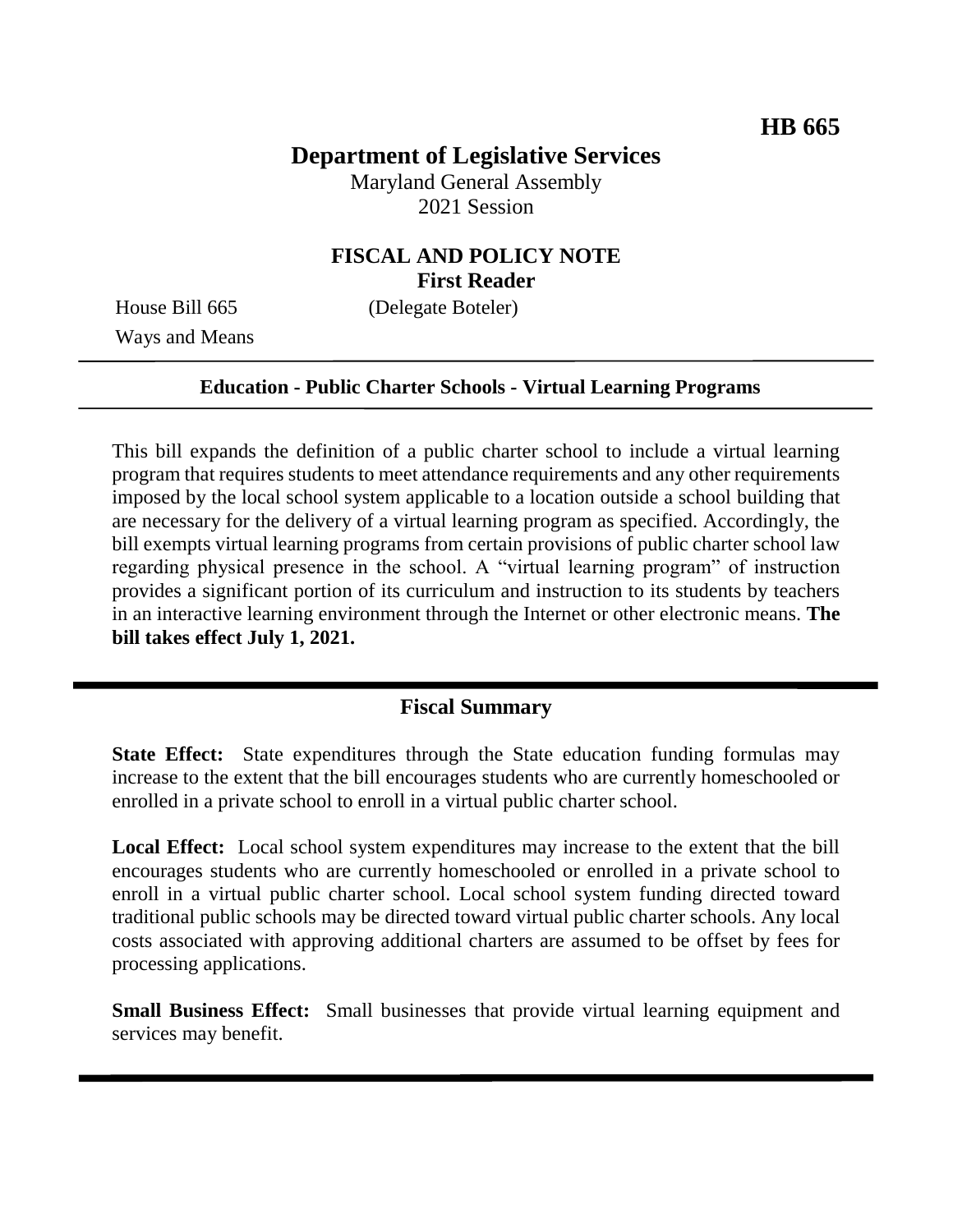# **Analysis**

### **Current Law:**

### *Public Charter Schools*

The general purpose of the Maryland Public Charter School Program is to establish an alternative means within the existing public school system in order to provide innovative learning opportunities and creative educational approaches to improve the education of students. A local board of education must disburse to a public charter school an amount of county, State, and federal money for elementary, middle, and high school students that is commensurate with the amount disbursed to other public schools in the local jurisdiction.

The local board of education is the public chartering authority within a county. Public charter schools must be nonsectarian and, with exceptions, open to all students on a space-available basis and admit students on a lottery basis if more students apply than can be accommodated. If granted a waiver, a public charter school located within a federal military base may designate as much as 65% of its enrollment for students whose parents are assigned to the base.

Public charter schools cannot discriminate in their enrollment policies or charge tuition to students. A local school system must serve students with disabilities attending charter schools in the same manner as the public agency serves students with disabilities in its other schools, in accordance with applicable federal and State law. A public charter school must require students to be physically present on school premises for a period of time substantially similar to that which other public school students spend on school premises.

An application to establish a public charter school may be submitted to a county board by the staff of a public school, a parent of a student who attends a public school in the county, a nonsectarian nonprofit entity, a nonsectarian institution of higher education in the State, or any combination of these. A public chartering authority may not grant a charter to a private school, a parochial school, a homeschool, or a school that operates fully online.

#### *Virtual Learning*

A local board of education is authorized to establish a virtual school, subject to the approval of the Maryland State Department of Education (MSDE). A student who is eligible for enrollment in a public school in the State may enroll in a virtual school. Enrolled students must be provided with a sequential curriculum approved by the State Board of Education and regular assessments. A virtual school must provide the parents or guardians of enrolled students with instructional materials, including software, and information on the closest public facility that offers access to a computer, printer, and Internet connection.

HB 665/ Page 2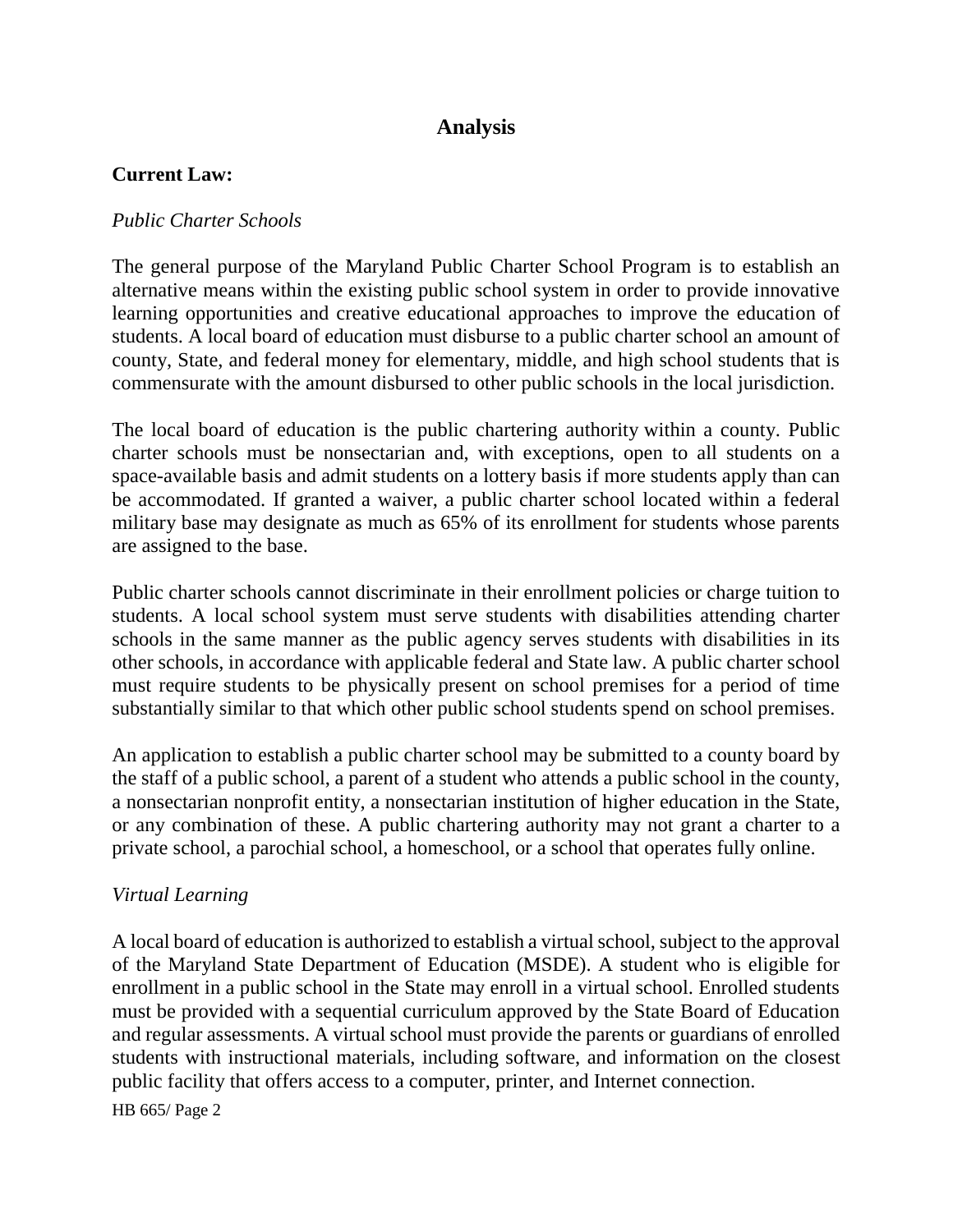MSDE must provide Maryland virtual learning opportunities that include (1) offering a distance learning program to provide Maryland public school students with equal opportunities to develop a strong academic foundation; (2) offering expanded educational choices not otherwise available to students through online courses and services; and (3) expanding the professional development opportunities available to educational staff in Maryland public schools through online courses and services.

MSDE must develop, or review and approve, online courses and services. MSDE must also (1) develop standards for teachers and other school system employees for the offering of courses or services on the Internet or through other developing technologies and (2) review courses and courseware to assure quality and alignment with the Maryland content standards and other appropriate standards.

A local board of education may request that MSDE develop, or review and approve, online courses and services. MSDE may delegate this responsibility to a local board of education. If MSDE delegates this authority to a local board, the local board must request approval of the online course from MSDE once it has completed the development or the review and approval. A local board may impose reasonable fees to be paid by the vendor to cover the cost of reviewing and approving online courses and services and must remit 15% of the fees collected to MSDE. The State Board of Education may set reasonable fees for developing or reviewing online courses and services and for processing approvals for online courses and services.

**State Expenditures:** Assuming a virtual program is approved as a public charter school by a local school system, State expenditures through the State education funding formulas increase to the extent that the bill encourages students who are currently homeschooled or enrolled in a private school to enroll in a virtual public charter school. The amount of any increase cannot be determined. There are nearly 30,000 homeschooled students in the State. Private schools enrolled approximately 95,400 students in kindergarten through grade 12 during the 2019-2020 school year (excluding publicly funded nonpublic school students).

MSDE will need to develop regulations to clarify how students enrolled in virtual learning programs will be included in the September 30 enrollment counts that are used to distribute State education aid. Potentially every student enrolled in a virtual learning program could count as a full-time equivalent student. In fiscal 2020, State aid per full-time equivalent student was approximately \$8,000; however, the amount of State per pupil aid varied by local school system from about \$4,200 for Talbot County to about \$14,200 for Somerset County.

**Local Expenditures:** Local school system expenditures may increase if students currently homeschooled or enrolled in private schools decide to enroll in a virtual public charter school. It is assumed that, like other public charter schools, virtual learning programs will

HB 665/ Page 3